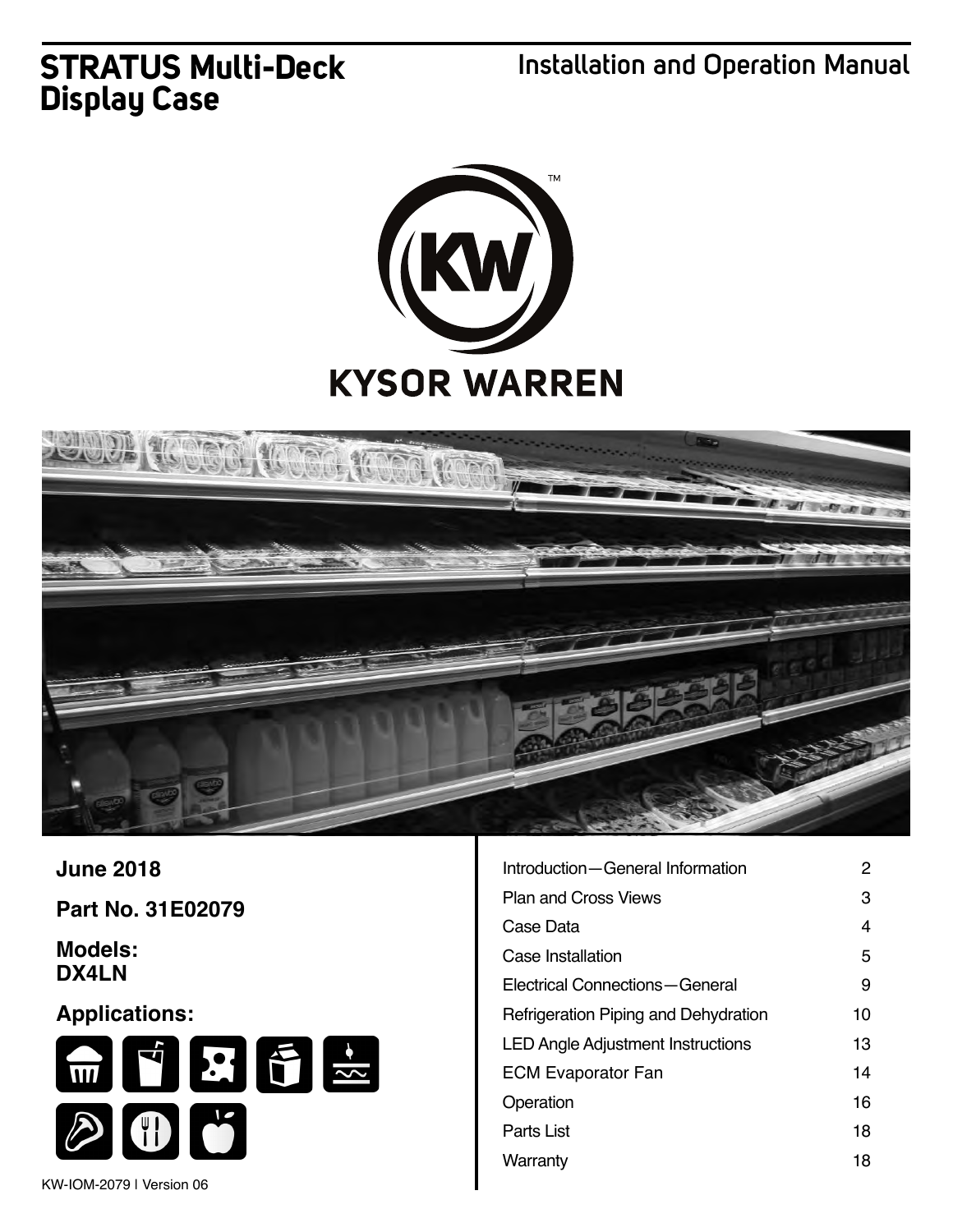## **Introduction—General Information**

This manual has been prepared for our customers and the personnel involved in installing and maintaining our cases.

Our STRATUS case line has been designed with a focus on things most important to your bottom line. Enhanced merchandise visibility, high energy efficiency, and merchandising flexibility have all merged in an attractive, modular design. Custom styles fit seamlessly into your floor plan and an eco-friendly design protects the environment while saving energy costs. The DX4LN multi-deck case is available medium-temperature applications.

These cases should be installed and operated according to the instructions contained in this manual to ensure proper performance. They are designed for display of products in an air-conditioned store where temperature and humidity are maintained at a maximum of 75º dry-bulb temperatures and 55% relative humidity.

CAUTION: Failure to maintain maximum design conditions may result in operational issues such as the following: increased BTUH load, high product temperature, coil icing, product frosting, and external sweating.

The DX4LN will accommodate up to 3 levels of product display shelving in addition to the deck pan level for greater merchandise visibility that grabs shoppers' attention. These cases offer exceptional display facing area and product pack-out in a case that is only 65" in height. The shelving is available in 22" and 24" shelf depths.

## **Case Description**

| Model | <b>Description</b>                                      |
|-------|---------------------------------------------------------|
| DX4LN | Dairy, standard depth, four deck, low front, non-glass. |

### **Receiving/Shipping Damage/Lost Items**

All equipment should be examined for shipping damage before and during unloading. If there is any damage, the carrier should be notified immediately and an inspection requested. The delivery receipt must be noted that the equipment was received damaged. If damage is of a concealed nature, you must contact the carrier within three (3) days following delivery. The consignee for all damages must file a claim with the carrier.

NOTE: All claims for shortages must be within 10 days after receipt of shipment.

### **Refrigerant**

A variety of refrigerants can be used in the Heatcraft cases provided the correct expansion valve is equipped with the case when ordered (i.e., R404A required for the end user requires specifying the correct expansion valve for R404A refrigerant when the order is placed). The correct expansion valve must be specified on the order to meet end user requirements. If none is specified on the order, the default expansion valve will be shipped with the case.

In addition, cases can be modified in the field to allow changing the type of refrigerant used. This requires changing the expansion valve and distributor orifice that is currently equipped in the case. Contact your Heatcraft Worldwide Refrigeration Service Representative for additional information.

NOTE: Refer to Case Data Control Settings for refrigeration requirements.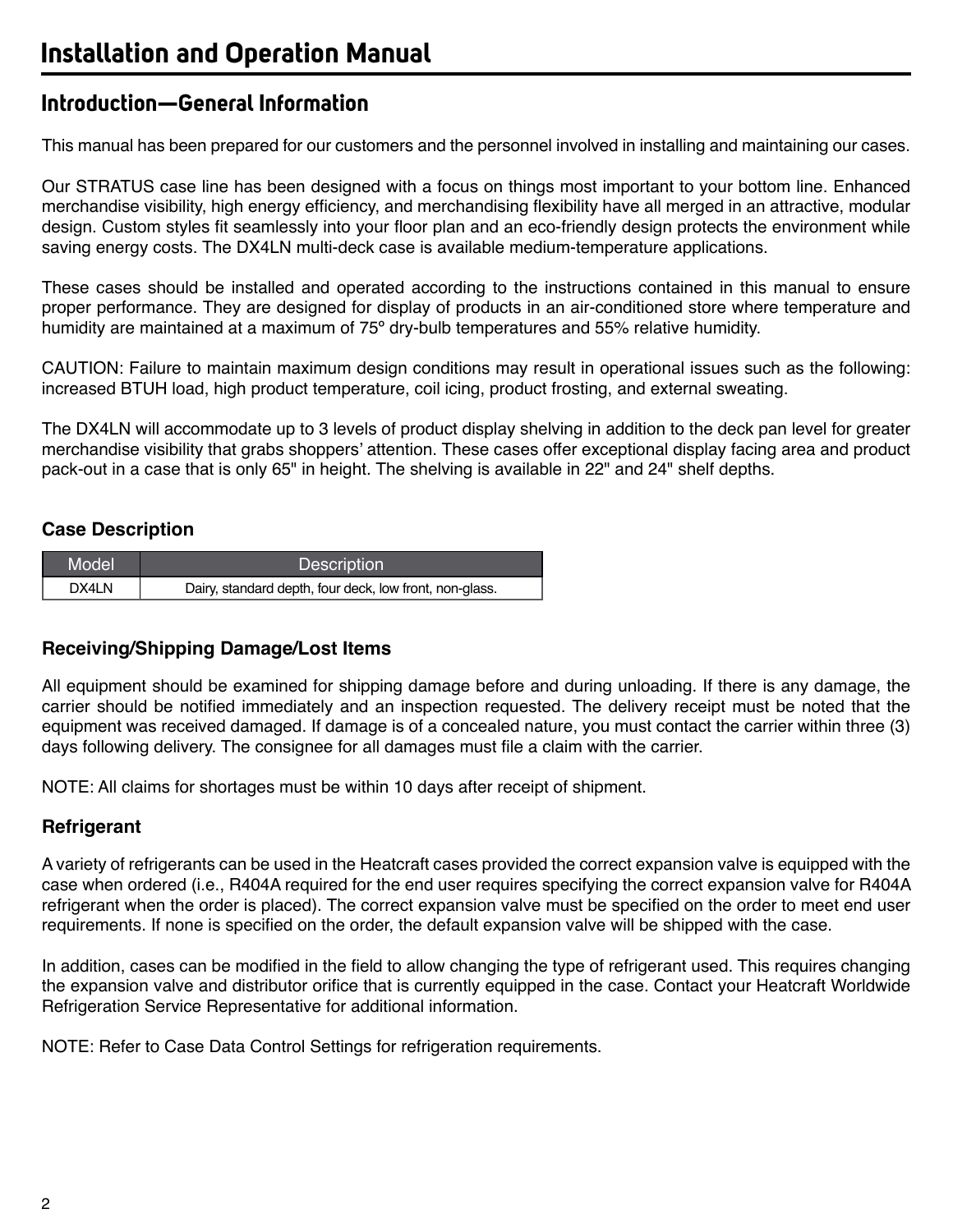## **Plan and Cross Views**

**DX4LN Cross View**



**DX4LN Plan View**

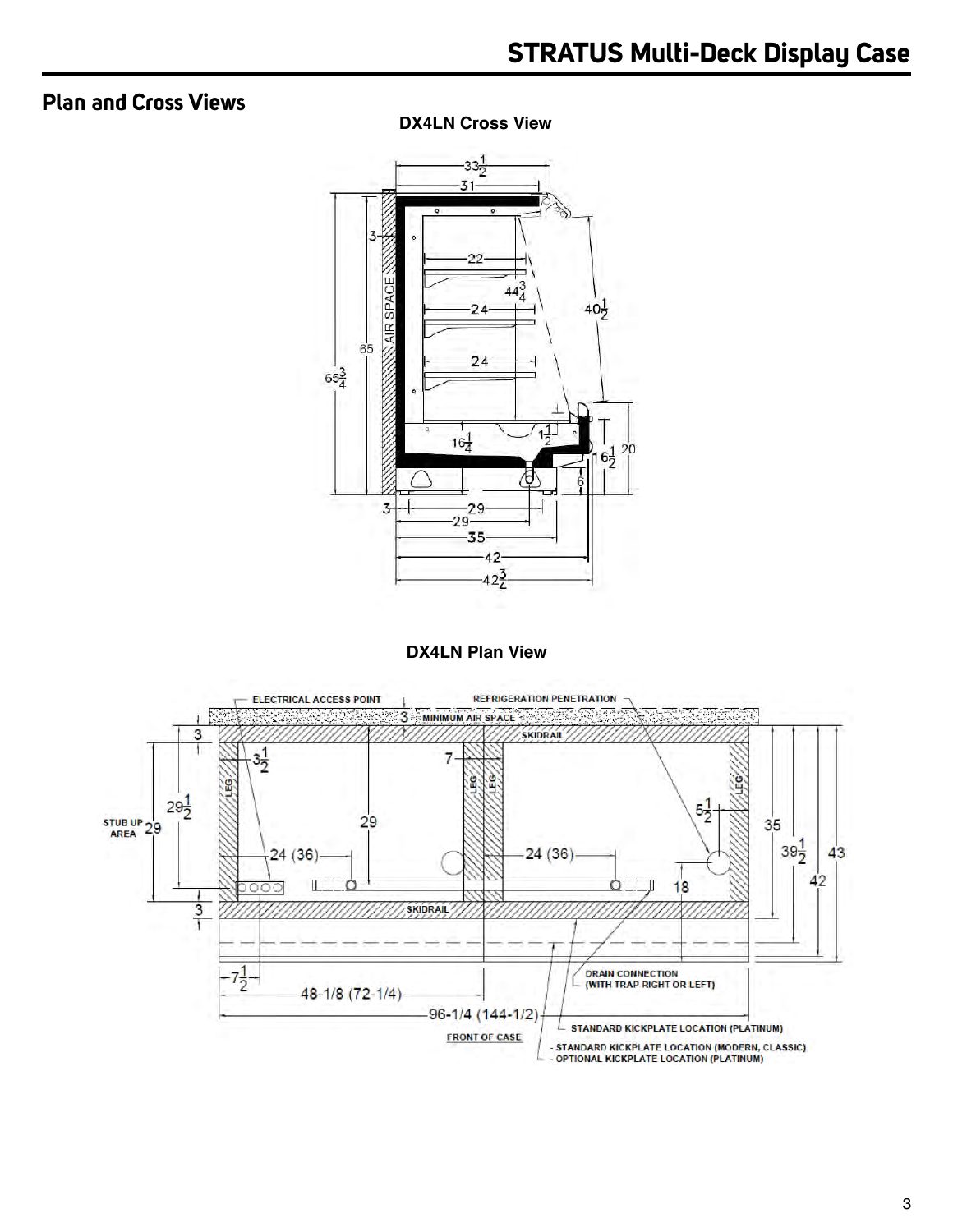## **Case Data**

### **DX4LN**

### **Capacities**

| <b>Length (FT)</b> | <b>Facing Area (FT2)</b> | <b>Cubic Capacity (FT3)</b> |
|--------------------|--------------------------|-----------------------------|
|                    | 13.57                    | 32.94                       |
|                    | 20.32                    | 49.33                       |
|                    | 271                      | 65.81                       |
| 19                 | 40.64                    | 98.67                       |

## **Refrigeration Data**

|                                     | <b>BTUH per FT</b><br>of Case<br>Unlighted Shelves Unlighted Shelves<br><b>One Row Canopy</b><br>- LED Lights |        | <b>BTUH per FT</b><br>of Case<br><b>One Row Canopy</b><br>- T8 Lights |        |            | <b>Add BTUH</b><br>per FT per<br><b>Row Lighted</b><br><b>Shelves</b> | <b>Add BTUH</b><br>per FT per Row<br><b>Nose Lights or</b><br><b>Additional T8</b><br><b>Canopy Light</b> |                | Evap.<br>Temp. |                | <b>Discharge Air</b> |
|-------------------------------------|---------------------------------------------------------------------------------------------------------------|--------|-----------------------------------------------------------------------|--------|------------|-----------------------------------------------------------------------|-----------------------------------------------------------------------------------------------------------|----------------|----------------|----------------|----------------------|
|                                     | Parallel                                                                                                      | Single | Parallel                                                              | Single | <b>LED</b> | T <sub>8</sub>                                                        | <b>LED</b>                                                                                                | T <sub>8</sub> |                | <b>Temp</b>    | Velocity             |
| <b>AHRI 1200</b>                    | 1039                                                                                                          | 1122   | 1045                                                                  | 1129   | 11         | 19                                                                    | 11                                                                                                        | 19             | $+28$ °F       | $+33^{\circ}F$ | 185<br><b>FPM</b>    |
| Recommended<br><b>Meat Settings</b> | 1287                                                                                                          | 1389   | 1293                                                                  | 1395   | 11         | 19                                                                    | 11                                                                                                        | 19             | $+23^{\circ}F$ | $+29^{\circ}F$ | 185<br><b>FPM</b>    |

Add 13 BTUH/FT for additional LED canopy light

## **Electrical Data**

| Length | <b>ECM Fan Data</b> |             |            | <b>Shelf Light - Amps</b><br><b>Per Lighted Shelf</b> |            | <b>Nose Light - Amps</b> |           | <b>Canopy Light - Amps</b> |
|--------|---------------------|-------------|------------|-------------------------------------------------------|------------|--------------------------|-----------|----------------------------|
|        | <b>Fan Qty</b>      | <b>Amps</b> | <b>LED</b> | T8                                                    | <b>LED</b> | T8                       | 1 Row LED | 2 Row T8                   |
| 4'     |                     | 0.1         | 0.12       | 0.25                                                  | 0.1        | 0.25                     | 0.24      | 0.5                        |
| 6'     | 2                   | 0.2         | 0.09       | 0.22                                                  | 0.18       | 0.44                     | 0.37      | 0.88                       |
| 8'     | 2                   | 0.2         | 0.12       | 0.25                                                  | 0.2        | 0.5                      | 0.48      |                            |
| 12'    | $\overline{4}$      | 0.4         | 0.12       | 0.25                                                  | 0.36       | 0.75                     | 0.72      | 1.5                        |

## **Defrost Data**

|                   |        | Defrost Per Day Fail Safe Termination |
|-------------------|--------|---------------------------------------|
| $\vert$ Off Cycle | 18 min | $+50^{\circ}$ F                       |

NOTE: For sizing conventional/individual condensing units, add 8% to BTUH load.

NOTE: Where termination temperatures are given, mechanical defrost termination is required.

NOTE: Electrical data voltage is 115/60/1.

NOTE: When using night curtains, terminate with a 30 minute fail safe and 47°F termination temperature.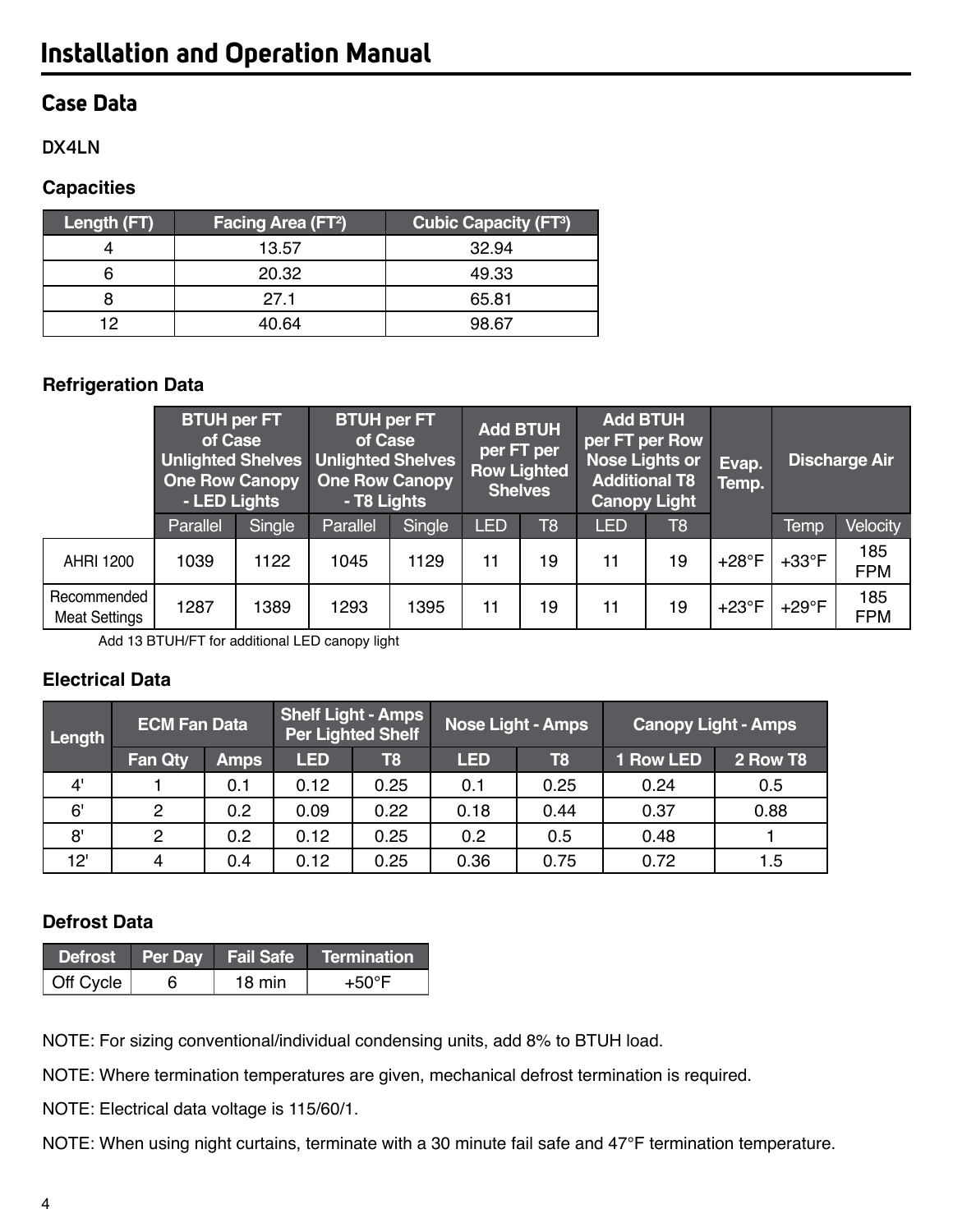#### **Maximum Shelving Size Recommended: Not to exceed 22"**

NOTE: The air current is very important to the performance of this case. The load limit line (see load case section) is the indicator of the inside edge of the air current and at no time should shelving, product, signs, debris, etc., interfere with air current.

NOTE: Temperature is measured in discharge air. Defrost frequency is at design conditions. Higher temperature or humidity may require more defrost and longer fail-safes. These cases are not designed to operate in environments where the ambient temperature is greater than 75°F and the relative humidity is greater than 55%.

Off-cycle defrost is the recommended defrost for medium temp cases. Hot gas or Electrical defrost is the recommended defrost for low temp cases. There are some exceptions, please refer to Case Data Plate. Refer to *www.heatcraftrpd.com* for other electrical data and information.

CAUTION: Failure to maintain maximum design conditions may result in operational issues such as the following: increased BTUH load, high product temperature, coil icing, product frosting, and external sweating.

CAUTION: Failure to properly install electrical wiring and control wiring as per wiring diagram(s), defrost settings, and temperature set-points may result in operational issues such as the following: increased BTUH load, high product temperature, coil icing, product frosting, and external sweating.

## **Case Installation**

These display cases may be installed individually or in a continuous line up consisting of several 4', 6', 8', and 12' sections using a joint kit. A Plexiglas divider kit must be used between cases operating on different refrigeration systems. The divider will be factory installed if specified on order.

#### **Preparation—Prepare the installation area as follows:**

- 1. Clean area where case is to be installed.
- 2. Verify installation area is at least 15 feet from any outside entrances or heating and cooling outlets.
- 3. Verify at least 2 feet of distance between hot and cold cases.
- 4. Ensure floor loading will support the case and the case contents.
- 5. Ensure proper AC power is available. Refer to case AC input requirements located in the electrical connections section of this manual.
- 6. Ensure location will allow connection to drain lines and the drain line, when installed, will meet the recommendations as set forth in the refrigeration piping and dehydration section of this manual.
- 7. Ensure expansion valve in case is the proper valve for the type of refrigerant used at the installation site.

CAUTION: To prevent condensation on the end panels of cases, a minimum of 3.0 inches between walls or other cases is required for airflow. If 3.0 inches is not possible, then the space between the cases must be completely filled and sealed or an updraft fan kit must be installed to provide air circulation through the space.

#### **Installation**

The following instructions are provided for unpacking, moving, loading, and lifting the case prior to installation.

NOTE: READ ALL INSTRUCTIONS CAREFULLY BEFORE BEGINNING INSTALLATION.

### **Unpacking**

WARNING: Use caution when removing the strapping in the following procedure, as the shelves are very heavy and could fall causing personal injury or equipment damage.

- 1. Remove all shipping tape from lamps and ensure that all lamp ends are snapped in place.
- 2. Ensure the evaporator cover is installed correctly with the deck pans installed.
- 3. Move the case into position, install, adjust superheat, and perform the operational checkout procedures following the instructions within this manual.

CAUTION: Be careful not to damage the factory-installed end while moving the case. Use the case lift points on the case to move it to the proper location.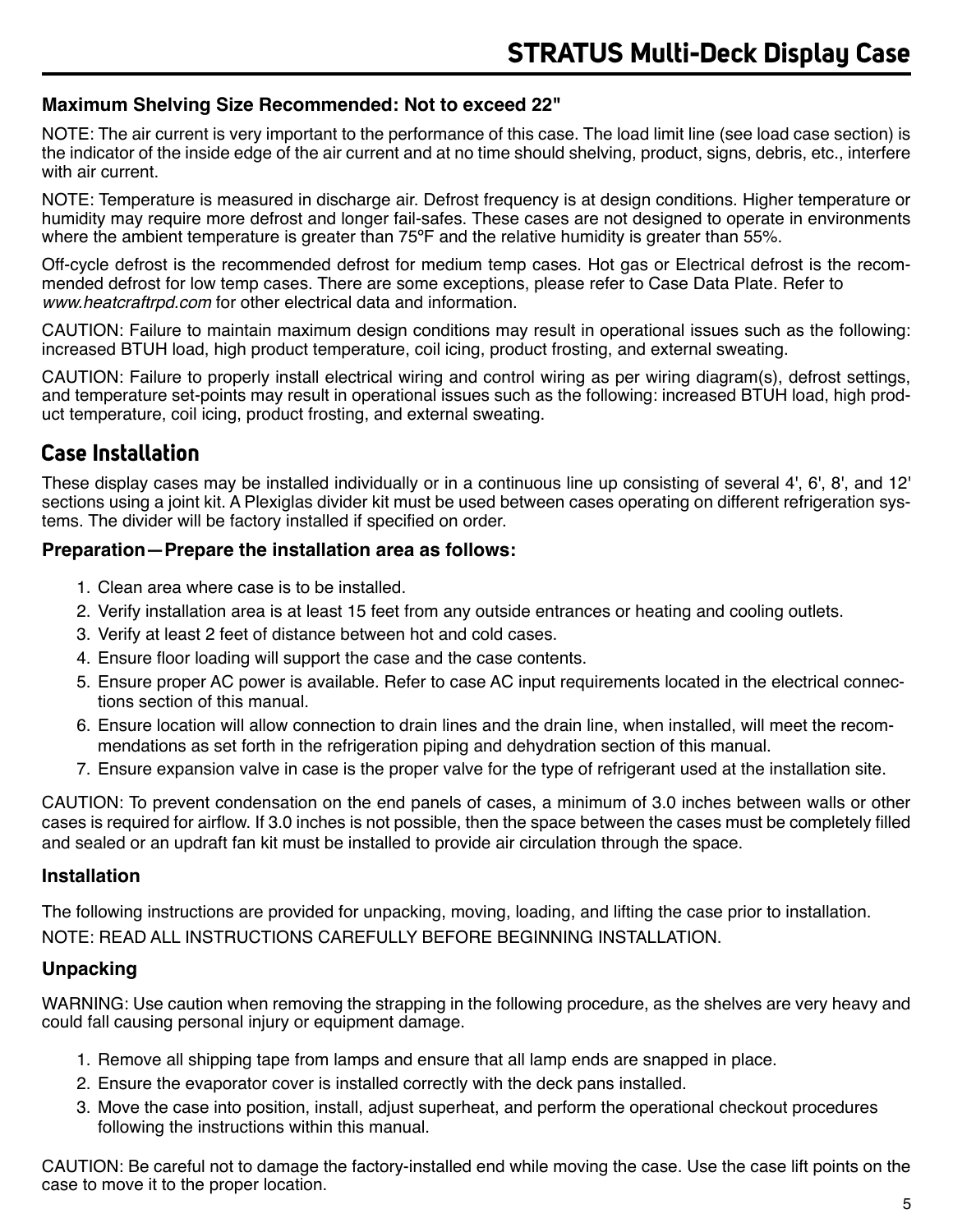## **Installing First Case**

- 1. Ensure all preparation for installation, as outlined in the above paragraphs, have been fully complied with and are complete.
- 2. If multiple cases are to be installed, find the highest area of the floor to place the first case.
- 3. All cases must be located on a firmly based floor and be leveled within plus or minus 1/16 inch.
- 4. Use metal shims where required to support entire length of the case(s) at each base leg (front and back). All base legs must be shimmed under the skid rail where the base leg meets the lower rails (typically every 4' on 4' and 8' cases, and every 6' on 6' and 12' cases). If the case is equipped with adjustable levelling legs, all legs should be adjusted so that all are making equal contact with the floor for equal weight distribution. WARNING: If any part of the case rail or leveling leg is not supported at each base leg, the case can appear out of level or become damaged when product weight is added.
- 5. If multiple cases are to be installed, refer to the floor plan and install the first case in the lineup by snapping a chalk line where the front and rear of the cases are to be located.
- 6. Continue the chalk line if multiple cases are to be installed. The first case is typically the case that is at the highest area on the floor.
- 7. Connect water drain line. Reference waste outlet (drip pipe) description and location procedure later in this chapter.
- 8. Connect input AC power. Reference electrical installation procedure later in this manual.
- 9. Connect refrigerant lines. Reference procedure later in this manual.
- 10. Install all ends, caps, and trim per the applicable instructions contained in this manual.
- 11. Remove shipping tape on fluorescent lamps and remove all other shipping material.
- 12. Refer to the operational start up procedures later in this manual. If multiple cases are to be installed, refer to the following paragraph for installing subsequent cases.

CASES MUST BE LEVELED FROM FRONT TO BACK AND END-TO-END AND SUPPORTED CONTINUOUSLY AS NEEDED WITH SHIMS

### **Installing Subsequent Cases**

NOTE: All cases are factory numbered with line up and position numbers. Make sure that cases are installed in order (line up sticker found on the fan plenum or door and on the back panel of the case).

If additional cases are to be installed, follow the same procedures as described in the installing first case procedure (above), in addition to the following:

- 1. Move cases as near their permanent location as possible before removing shipping braces, skids, or rollers.
- 2. Remove skids, shipping braces and optional casters, if provided.
- 3. Ensure all case expansion valves are correct.
- 4. Do not install electrical, drain lines, or refrigerant lines until all the cases have been set/placed into position and properly leveled.
- 5. Do not install case trim, ends, or caps until all cases have been set/placed into position and properly leveled.
- 6. Before lining up cases using the front and rear edges as a baseline, inspect refrigeration lines, electrical connections and controls to insure cases are in proper line up and are in proper sequence.
- 7. Remove shipping tape on fluorescent lamps and remove all other shipping material. Follow all joining to connect cases in a line-up.

## **Joining Instructions**

Two or more cases of like models can be joined together to form a continuous line up. Before lining up cases, inspect refrigeration lines, electrical connections and controls to ensure cases are in the proper line-up and are in the proper sequence. Reference and become familiar with the below figure, and then join the cases using the instructions that follow.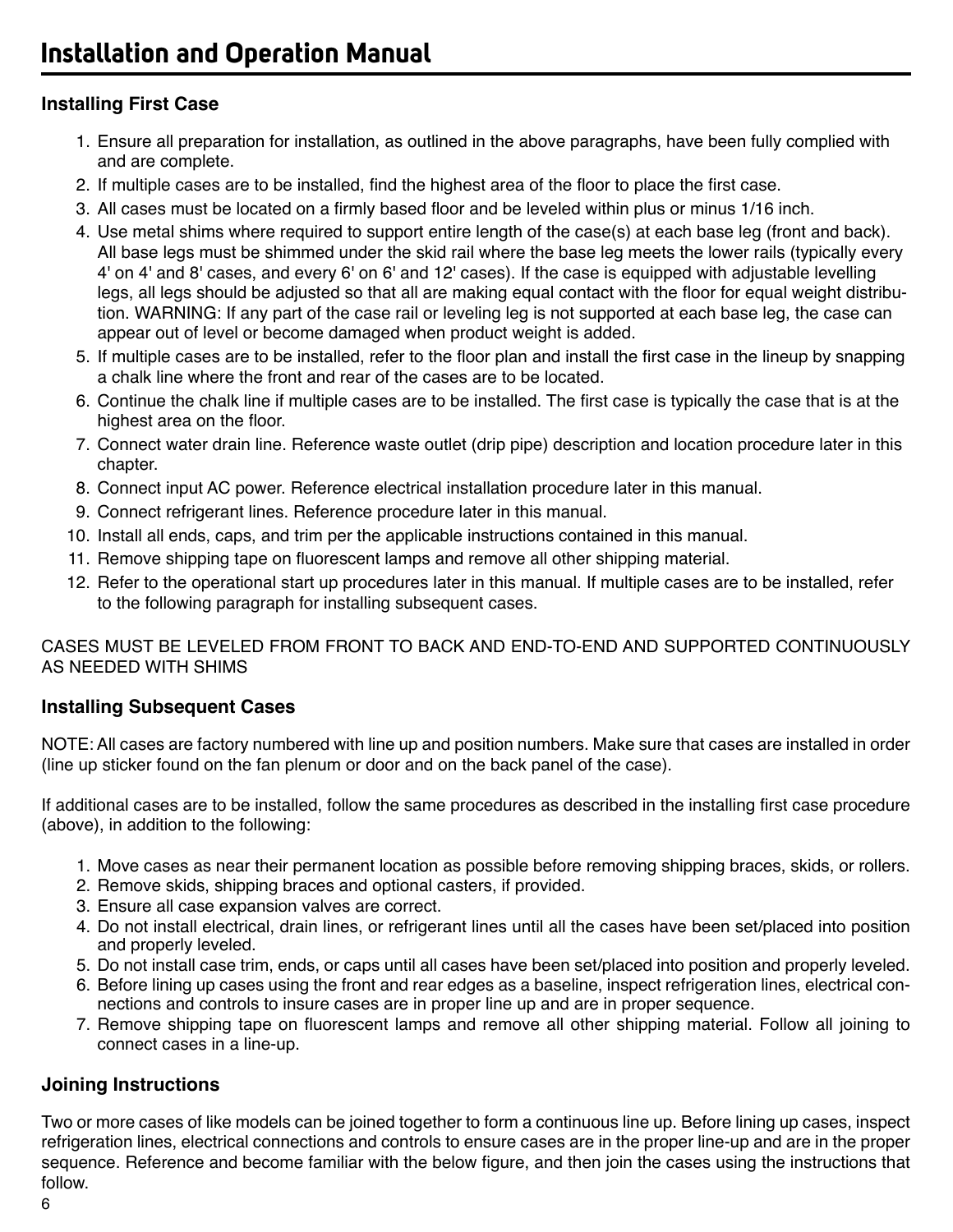#### **Line Up Bolt Holes on Side of Cases—See Caulking Diagram Below**

- 1. A mutual end and EPR valve must be used when joining a STRATUS case with a non-STRATUS case, or apply foam insulation tape and caulking around the side of the case as shown in Figure 1.
- 2. Next, remove access covers and back panels. The back panel is removed by lifting it upward and outward from the bottom and then dropping it down. Line up holes and insert the small lineup bolts (see diagram) in the end frame in the bolt-hole pattern. Place the special T-nut washer on the 3/8" machine bolt with the hollow section away from the bolt head. Tighten the 3/8" bolts with nut washer into the T-nuts alternately until cases are pulled up tight and the joint is completely sealed. (Reasonable care should be exercised in this procedure to prevent end frame distortion.)



Assist pulling case up tight by bumping from opposite end of case or by using pry bar.

- 3. Inspect joint for proper air and watertight seal inside and outside the case.
- 4. Replace line up access cover plugs and back panels.
- 5. Move cases as close together as possible and level by using the shims provided (same as original case). Use shelf standard struts for alignment to be sure cases are level.

CASES MUST BE LEVELED FROM FRONT TO BACK AND END-TO-END AND SUPPORTED CONTINUOUSLY AS NEEDED WITH SHIMS.

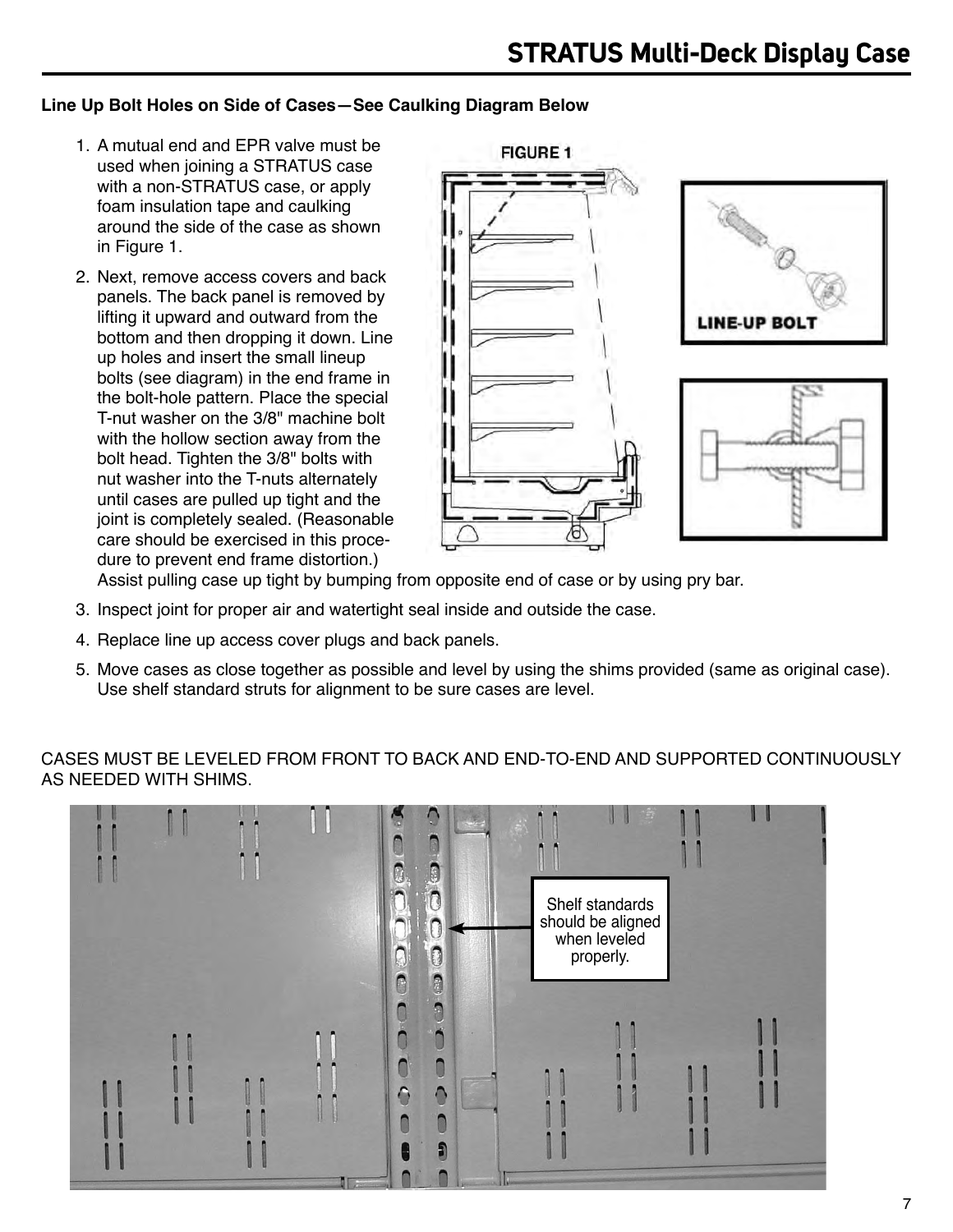### **Waste Outlet (Drip Pipe) Description and Location**

These cases are equipped with  $1\frac{1}{2}$ " PVC ( $\frac{1}{2}$ " for ultra-low cases) waste outlet connection that terminates in the center of the 4' and 6' (the 8' and 12' are split into two halves) refrigerator below the insulated bottom. The water seal trap, elbow, and cap are shipped loose for field installation.

NOTE: Improperly installed drip pipes can seriously affect the operation of this case and result in increased maintenance cost. Listed below are some general rules for drip pipe installation.

- Never use a double water seal.
- Never use a pipe smaller than the size pipe or water seal supplied with the case.
- Always provide as much fall as possible in drip pipe (1" fall for each 4' of drip pipe.)
- Avoid long runs in drip pipe, which make it impossible to provide maximum fall in pipe.
- Provide a drip space between drip pipe and floor drain or sewer connection.

#### **Case Freezing**

Do not allow drip pipe to come in contact with un-insulated suction lines, which will cause the condensation from your case to freeze.

#### **Drain Strainer**

NOTE: Not all Heatcraft cases have drain strainers. This information applies only to the cases equipped with strainers.

The drain strainer is used to keep debris or any foreign objects from entering the PVC drain, which could cause blockage. To install, insert into drain until drain strainer stops. It will not be flush. Strainer will exceed hub by 1". DO NOT flatten drain strainer.

NOTE: 1½" Drain Pipe.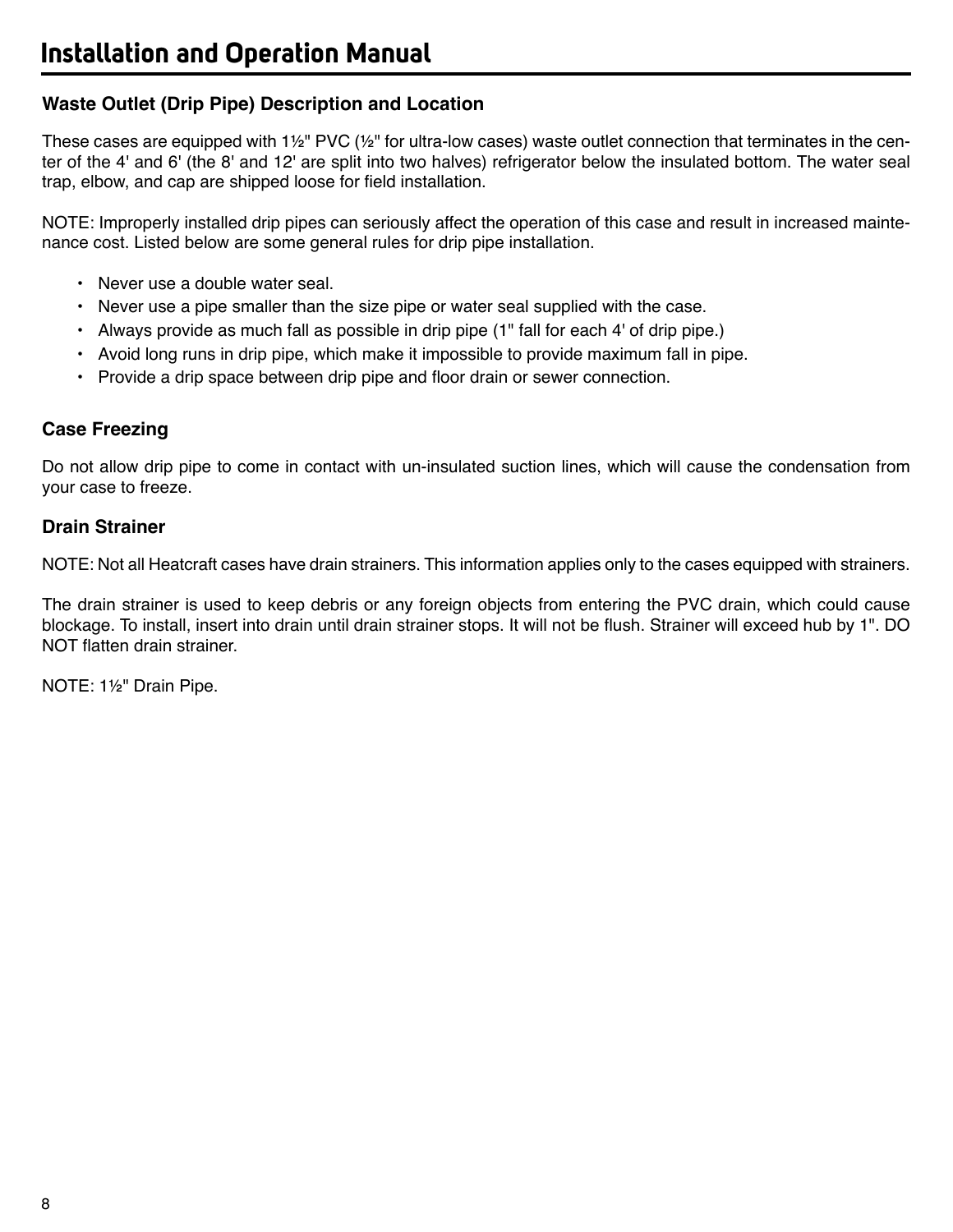## **Electrical Connections—General**

CAUTION: Failure to properly install electrical wiring and control wiring as per wiring diagram(s), defrost settings, and temperature set-points may result in operational issues such as the following: increased BTUH load, high product temperature, coil icing, product frosting, and external sweating.

## **Wiring Diagram—Off Cycle Defrost**



WARNING! Ensure the kickplate does not come in contact with the case electrical wiring. Live electrical wiring that comes in contact with the case is a shock hazard that may cause severe injury or death by electrocution.

WARNING! Always disconnect the electrical power at the main disconnect when servicing or replacing any electrical component. This includes, but is not limited to, such items as fans, heaters, thermostats and light bulbs. Failure to disconnect the electrical power may result in personal injury or death.

The wires are clearly identified for termination purposes as follows:

| <b>Component</b>                         | <b>Wire Number</b> |
|------------------------------------------|--------------------|
| <b>Anti-Sweat Heater</b>                 | 1 and $2$          |
| Refrigerator Fan Motors and Drain Heater | 3 and 4            |
| <b>Lighting Circuit</b>                  | 5 and 6            |
| <b>Defrost Heaters</b>                   | 7 and 8            |
| <b>Temperature Control</b>               | 9 and 10           |
| Dual Temperature                         | 15 and 16          |
| <b>Defrost Termination Control</b>       | 17 and 18          |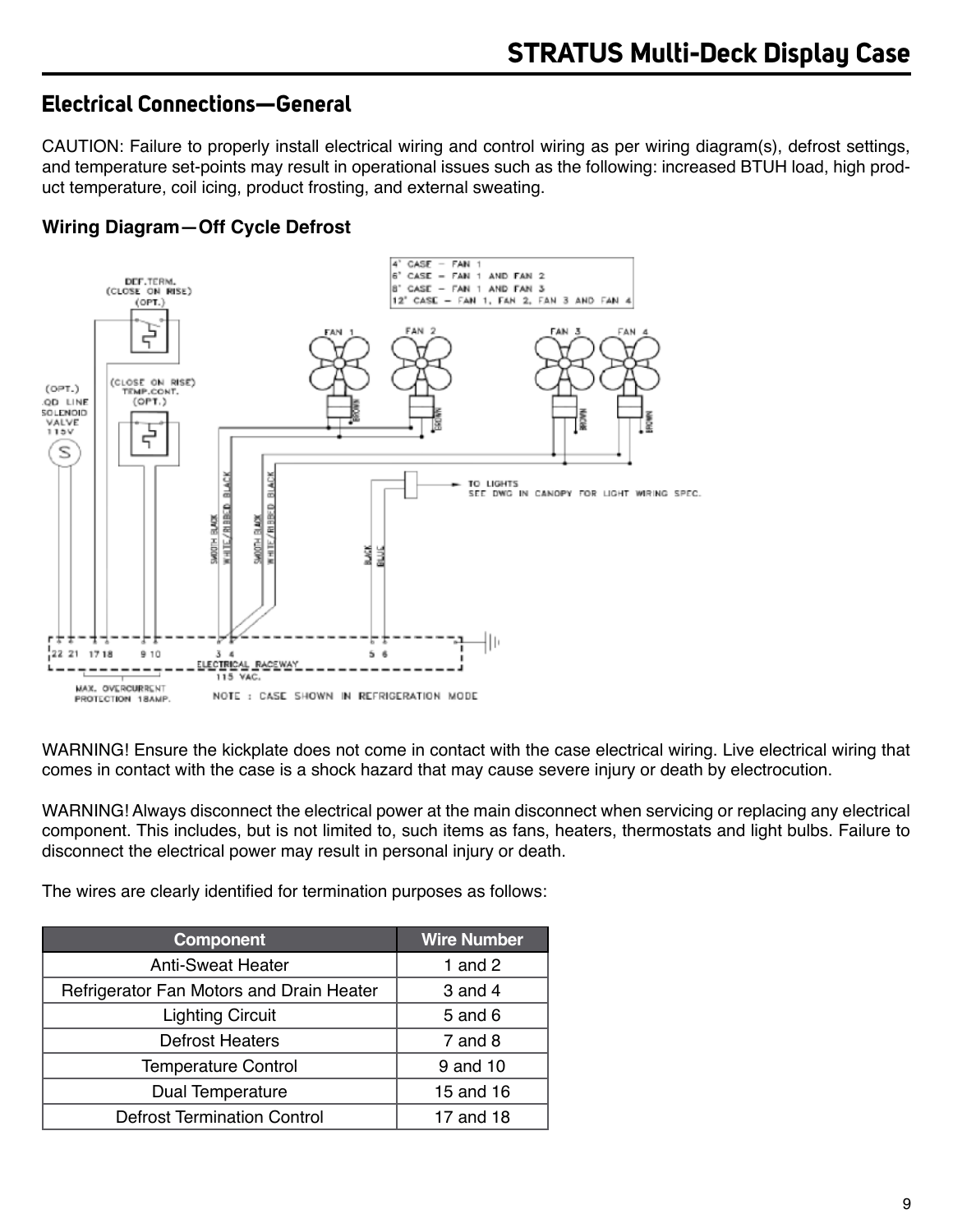## **Refrigeration Piping and Dehydration**

## **Opening a Ferrule Hole**

The refrigeration lines are located under the deck pans. A refrigeration outlet is provided in the front right hand end of the cases. All refrigeration lines need to be as close to the drain pan as possible so as not to obstruct the air pattern or block the deck pans.

## **Double Valve**





NOTE: All 4 FT and 6 FT cases are single coil and single valve piping. Our standard 8 FT and 12 FT cases have 2 coils and 2 TXV (expansion valves). Custom orders on 8 FT and 12 FT cases that have 1 valve, the valve must be electronic and the case must have a case controller.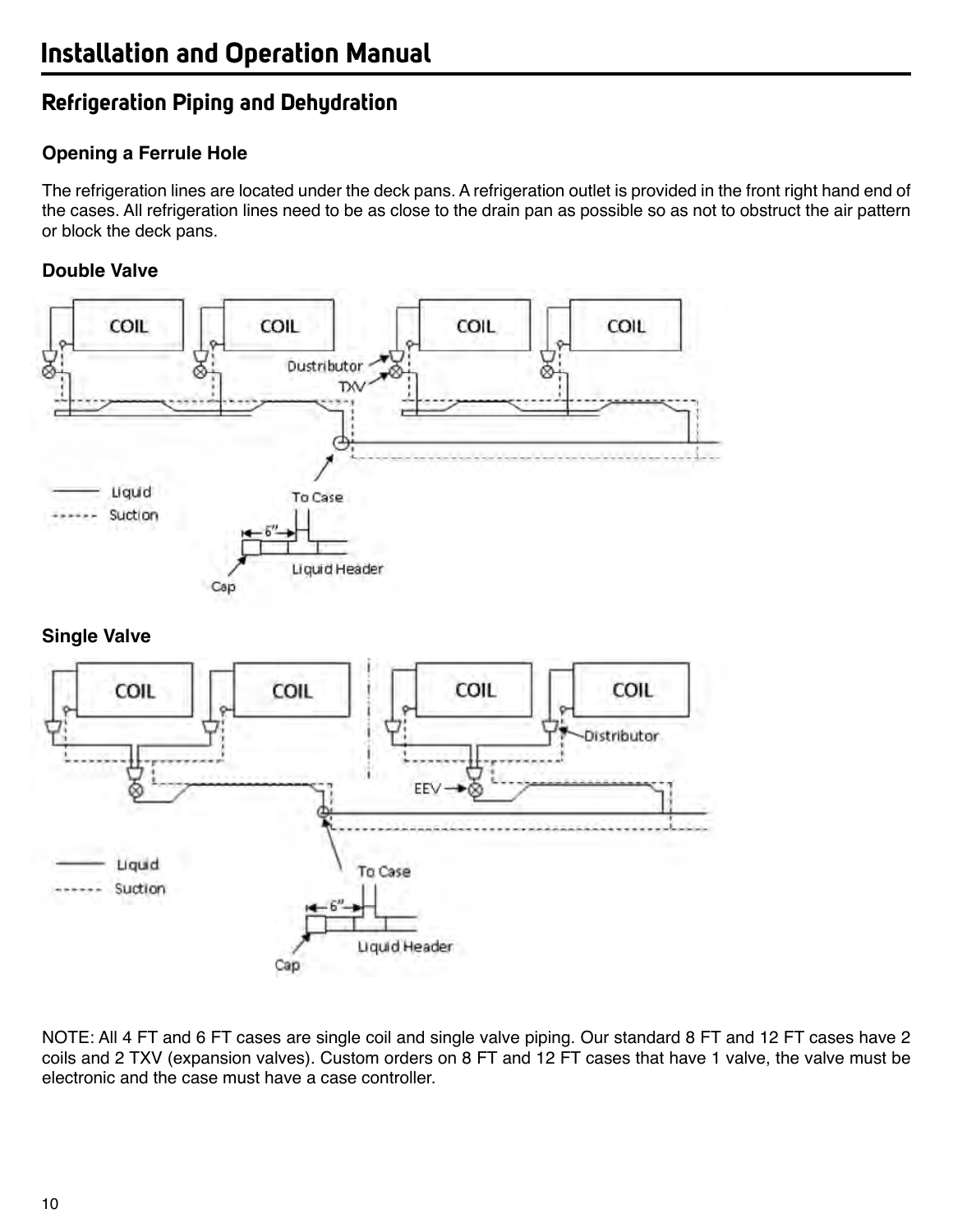### **Recommended Piping Instruction**

- 1. Proper size refrigeration lines are essential to good refrigeration performance. Suction lines are more critical than liquid or discharge lines. Oversized suction lines may prevent good oil return to the compressor. Undersized lines can rob refrigeration capacity and increase operating cost. Consult the technical manual or legend sheet for proper line sizes.
- 2. Refrigeration lines in cases in line-ups can be reduced. However, the lines should be no smaller than the main trunk lines in at least 1/3 of the cases and no smaller than one size above the case lines to the last case. Reductions should not exceed one line size per case. It is preferred to bring the main trunk lines in at the center of line-up. Liquid lines on systems on hot gas defrost must be increased one line size above the main trunk line for the entire line-up. Individual feed lines should be at the bottom of the liquid header. (See proper liquid line piping diagram.)
- 3. Do not run refrigeration lines from one system through cases on another system.
- 4. Use dry nitrogen in lines during brazing to prevent scaling and oxidation.
- 5. Insulate suction lines from the cases to the compressor with 3/4" wall thickness foam on low temperature cases to provide maximum of 65-degree super heated gas back to the compressor and prevent condensation in exposed areas. Insulate suction lines on medium temperature cases with 1/2" thick insulation in exposed areas to prevent condensate drop-off.
- 6. Suction and liquid lines should never be taped or soldered together. Adequate heat exchanger is provided in the case. Heatcraft Worldwide Refrigeration recommends use of heat exchanger in all medium and low temperature cases that are not mechanically sub-cooled for proper operation.
- 7. Refrigeration lines should never be placed in the ground unless they are protected against moisture and electrolysis attack.
- 8. Always slope suction lines down toward the compressor, 2" each 10'. Do not leave dips in the line that would trap oil.
- 9. Provide P traps at the bottom of suction line risers, 4' or longer. Use a double P trap for each 20' of risers. P traps should be the same size as the horizontal line. Consult the technical manual or legend sheet for proper size risers.
- 10. Use long radius ells and avoid 45 degree ells.
- 11. Provide expansion loops in suction lines on systems on hot gas defrost. An expansion loop is required for each 100' of straight run.
- 12. Strap and support tubing to prevent excessive line vibration and noise.
- 13. Brazing of copper to copper should be with a minimum of 10% silver. Copper to brass or copper to steel should be with 45% silver.
- 14. Do not use bullhead tees in suction lines. An example is where suction gas enters both ends of the tee and exits the center. This can cause a substantial increase in pressure drop in the suction lines.
- 15. When connecting more than one suction line to a main trunk line, connect each branch with an inverted trap.

## **Suction Line**

- 1. Pitch in direction of flow.
- 2. Suction lines should enter at the top of the branch line.
- 3. May be reduced by one size at one third of case run load and after the second third. DO NOT reduce below the case suction line size.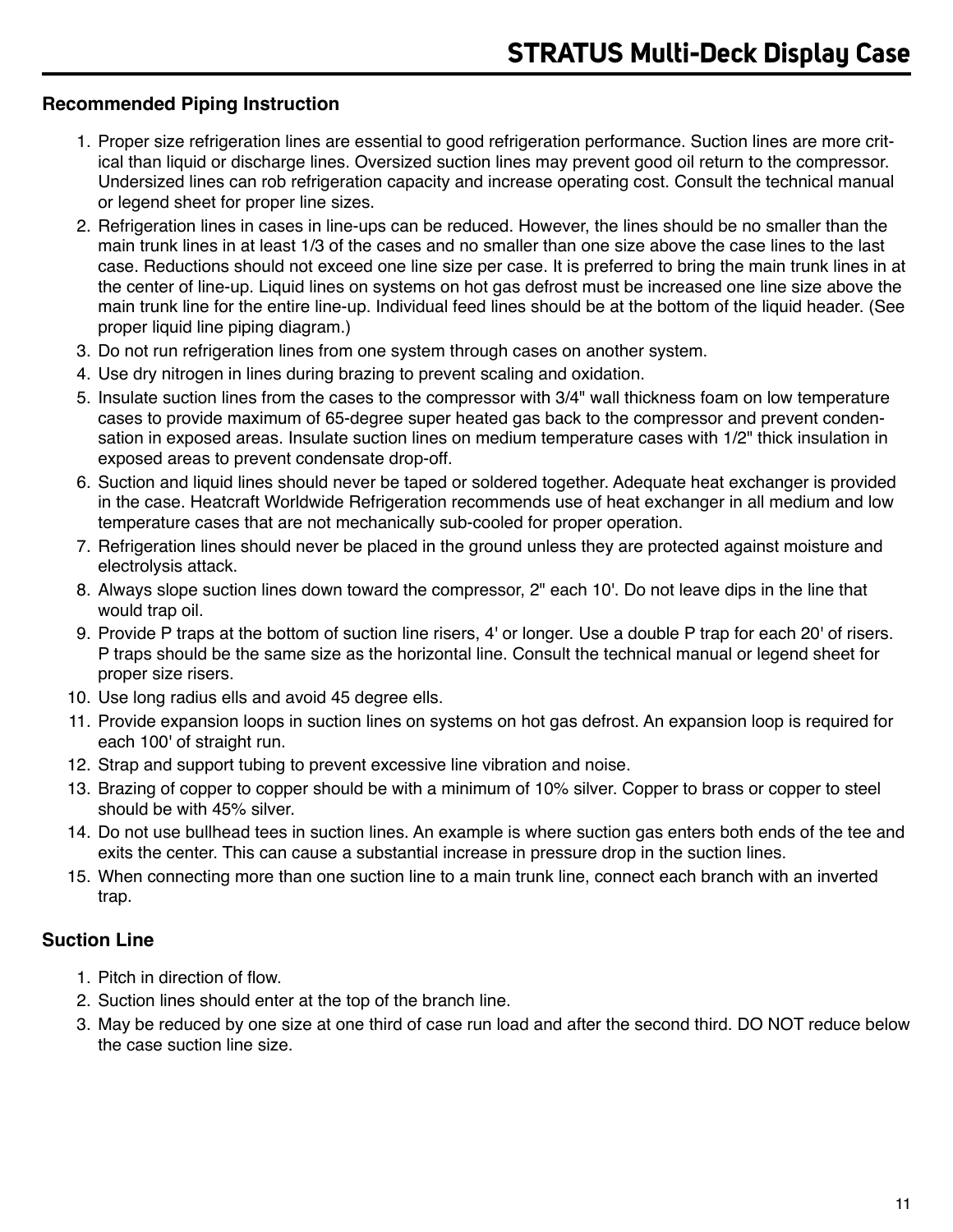## **Expansion Valve and Superheat**

CAUTION: During service of this equipment, precautions should be taken to prevent loss of refrigerant to the atmosphere. Always install the expansion valve stem cap after making valve adjustments.

The expansion valve furnished with your case has been sized for maximum coil efficiency. To adjust superheat, perform the following:

- 1. Place a thermocouple near the expansion valve bulb. Read the suction line pressure as near coil as possible. If closest is at the condensing unit, estimate suction line loss at 2 PSIG.
- 2. Convert coil suction pressure to temperature. The difference between coil temperature and the thermocouple temperature is superheat. Use average superheat when expansion valve is hunting.
- 3. Do not set the superheat until cases have pulled down to operating temperature and never open or close the valve over ¼ turn between adjustments and allow 10 minutes or more between adjustments.
- 4. Superheat should be set at 6–8°F.
- 5. After the initial setting, the superheat should be rechecked when product is stocked and at designed temperature.

## **Superheat Calculations**

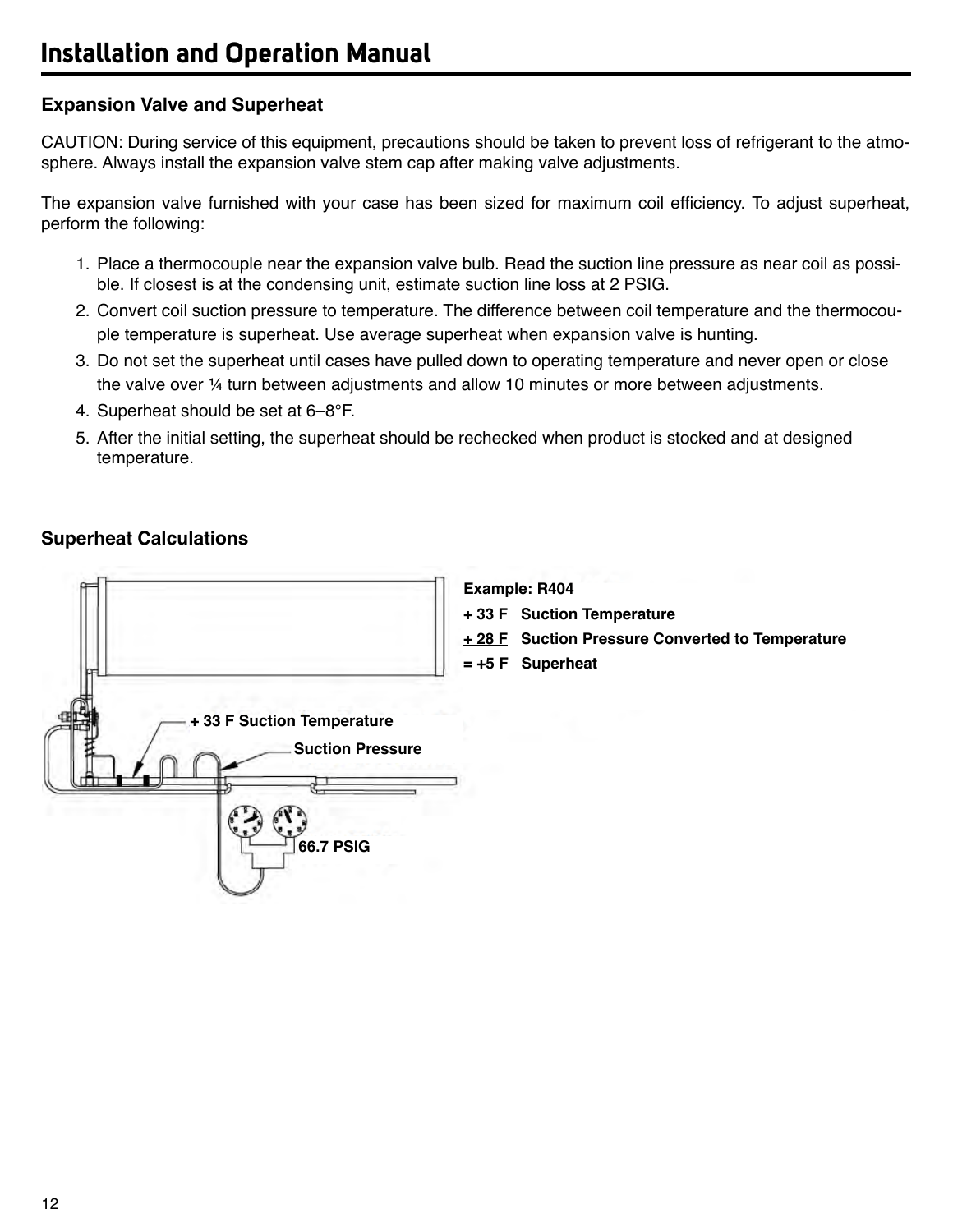## **LED Angle Adjustment Instructions**

1. Isolate mains supply. 2. Remove luminaire.





3. Check indicator tab for current angle setting.



4. Push up on tabs and pull the indicator tab away from the angle dial.







7. Replace luminaire. **8. Reconnect mains supply.** 

5. Twist cap to desired angle. 6. Press cap back into place.

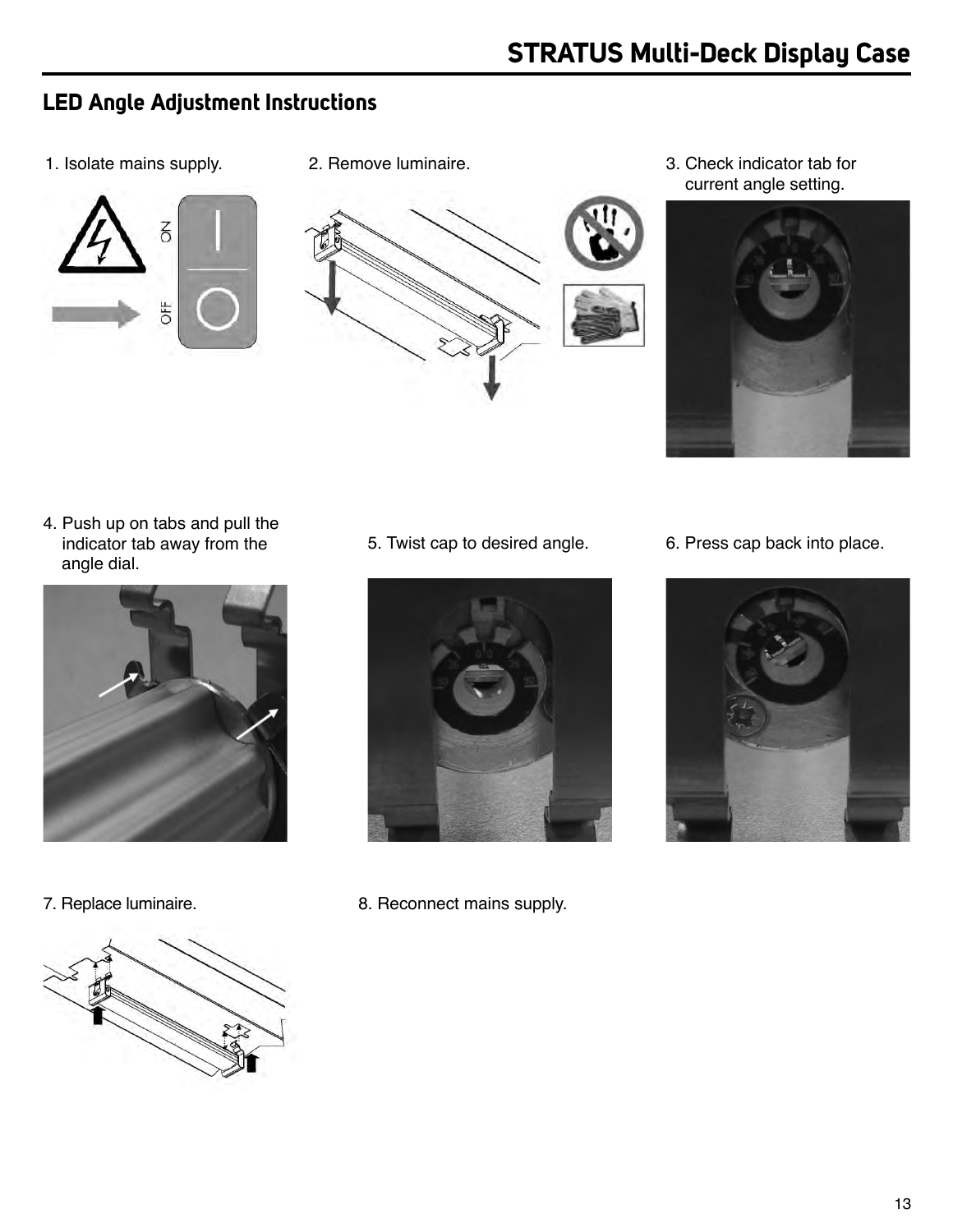## **ECM Evaporator Fan**

## **Product Overview**

This troubleshooting guide covers the evaporator fan. The fan is supplied as a complete assembly (fan blade, motor mount and power harness) with no replaceable components. An electronically commutated (brush-less) motor powers the fan.

The following problems are addressed:

- motor is not spinning at the correct speed
- motor is not spinning
- motor sounds noisy



## **Procedures—Fan mounted in the case**

Motor is not spinning at the correct speed

• Disconnect fan power. Use the handheld speed programmer P/N HX0C-003-000-01 and the instructions in the accompanying operating manual to confirm that the fan speed setting is correct for the case model. If the setting is incorrect, reprogram the fan as needed, disconnect the programmer and reconnect fan power. If the setting is correct, continue with the troubleshooting.

Motor is not spinning

- Perform a hard reset of the electronics by removing power to the fan for at least 10 seconds.
- Check that the fan blades are completely free of obstruction by manually spinning the fan blade.
- If any obstruction is found, remove it and inspect the fan blades for damage.
- Replace any fan with bent or gouged blades. Small nicks in the blades are acceptable.
- Check that the correct power is being applied at the case side of the fan harness and that the harness is firmly connected to the power line.
- Reapply fan power and check if the problem has been resolved.

NOTE: If the above actions do not solve the problem, disconnect power to the fan and remove the fan from the case along with its harness.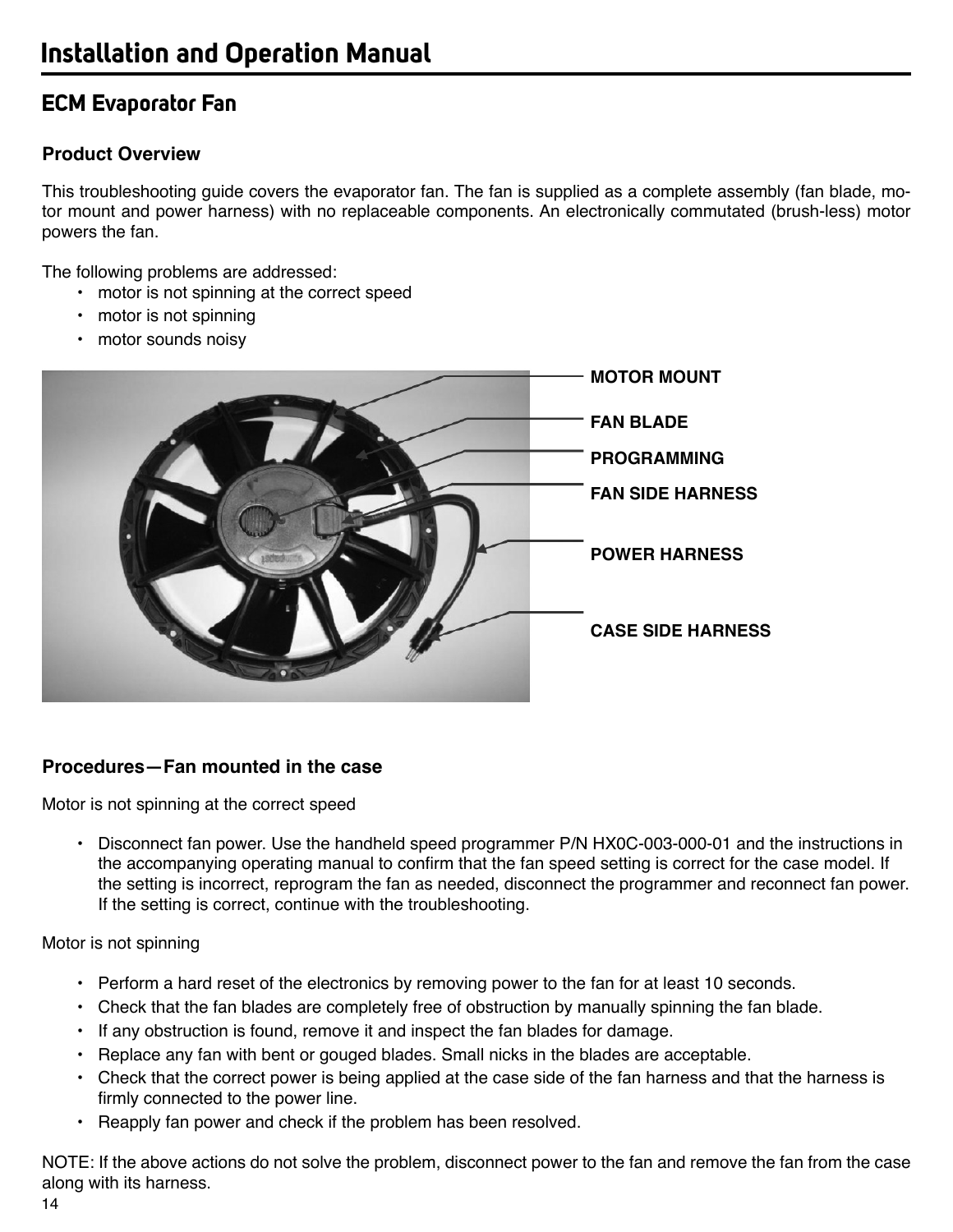#### **Procedures—Fan removed from the case**

- 1. Disconnect the fan plug from the case wire harness and inspect the pins. If they appear bent, straighten them out and reconnect the plug. If pins are broken, replace the power harness.
- 2. Remove the fan side harness plug from the back of the fan. This is generally best accomplished by placing a thumb under the plug and applying steady pressure outwards from the fan.
- 3. Check for liquid in the slot where the harness plugs into the fan. If any liquid is present, check that the seal around the perimeter of the slot is completely intact. Replace any fan with a damaged seal. If the seal is good, completely dry out the slot and the harness pins before proceeding further.
- 4. Check the resistivity across the L1 & N fan side male pins with the common lead from the ohmmeter on the N pin. Check the resistivi-

**2—FAN HARNESS PLUG**



ty across the speed selection and L1 pins with the common lead on the L1 pin. Both measurements should have a value of MΩ's (typically 2-3MΩ). If either reading is zero or infinity, replace the fan.



**4—RESISTIVITY**

- 5. If the resistivity measurements are good, reconnect the power on the case side of the fan harness and check that the correct voltage is being applied at the fan side harness pins.
- 6. If a problem is found with the voltage at the fan side of the harness, perform a continuity test on each leg of the harness. Replace the fan if the harness is found to be bad.
- 7. If the continuity test is good, check the fan side harness connections for any damage or corrosion to the female pins in the harness or the male pins in the fan. Replace the fan if any damage or corrosion is seen.

NOTE: If the above checks / changes do not fix the motor issues, the motor should be replaced.

NOTE: Any time the fan side harness connector is plugged back into the fan, be sure to press it all the way down in order to make a good seal.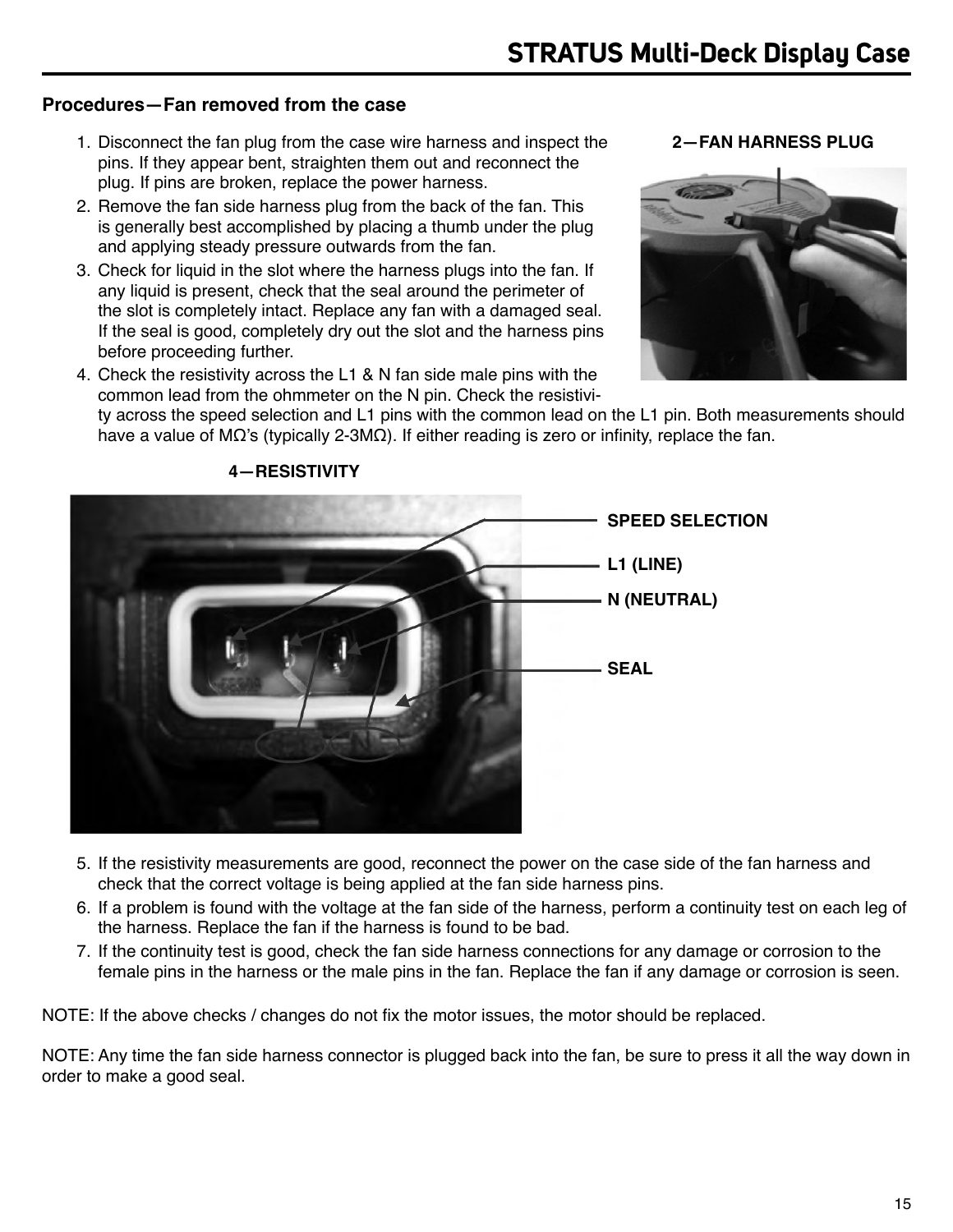## **Operation**

Merchandise should not be placed in the fixture until all controls have been adjusted and the case is at the proper temperature. AT NO TIME SHOULD THE CASE BE STOCKED BEYOND THE LOAD LINE OR OVER THE FRONT EDGE OF THE ADJUSTABLE SHELVES.

CAUTION: Air discharge and return flues must remain open and free of debris or obstruction at all times to provide proper refrigeration and air current performance.

CAUTION: Do not allow any product, signs, debris, etc., to block these grilles.

CAUTION: Do not use any non-approved shelving, display racks, or any accessory that could hamper air current performance.

WARNING! Do not walk on top of the cases! This could result in damage to the case and serious personal injury could occur. These cases are not designed to support excessive external weight. Do not use top of cases for storage.

- 1. Off-Cycle Defrost is standard on these models. The fans run continuously and defrost termination is by termination Klixon.
- 2. Single Condensing Case Systems A thermostat should be used to control case temperatures. The thermostat bulb should be mounted in the discharge air (see case data if your case is a single condensing case system).

NOTE: Where termination temperatures are given, mechanical defrost termination is required.

### **Cleaning**

As a general rule, always use mild soap and water to wipe the case down, including the sliding doors at the back of the case. Special precautions must be taken when cleaning some components of the case.

Exterior surfaces should be cleaned with warm water and mild soap to protect and maintain the finish. Do not use cleaners containing abrasive materials or ammonia, which will scratch or dull the finish. The waste outlet should be flushed with water following each cleaning.

Interior surfaces may be cleaned with most mild soap formulas, ammonia based cleaners, and sanitizing solutions with no harm to the surface.

WARNING! Always shut power off during the cleaning process. Cleaning the case with electrical power applied is a shock hazard that may cause serious injury or death.

WARNING! DO NOT USE HOT WATER ON COLD GLASS SURFACES. This could cause the glass to shatter and could result in personal injury. Glass fronts and ends should be warm before applying hot water.

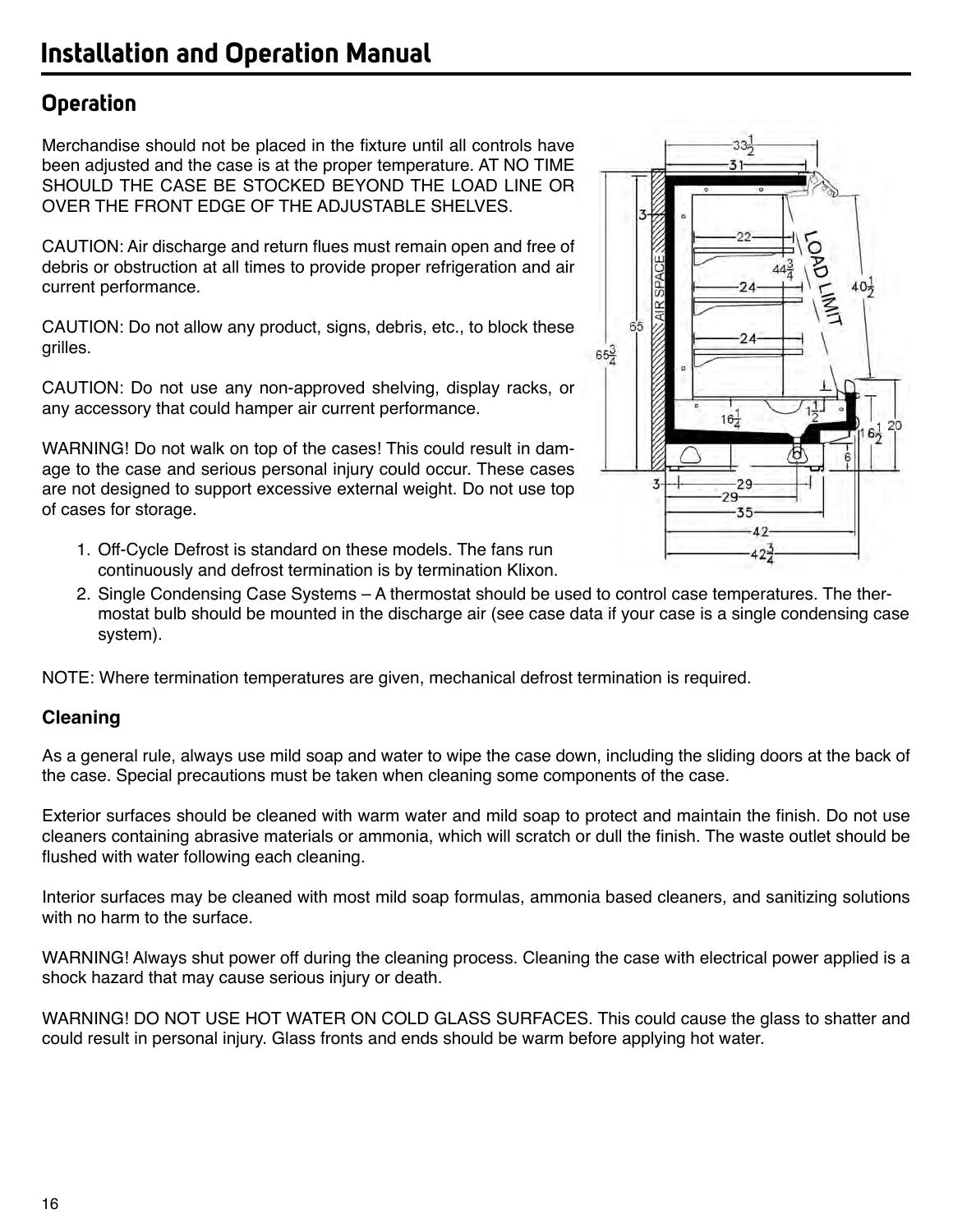CAUTION—The following could damage the case:

- Use of cleaning products containing chlorine, chloride ion, the words Bleach, is not recommended for unpainted stainless steel surfaces as it may cause rust to form. The operational warranty of the equipment will be voided if these products cause rust to form on the stainless steel parts or any other parts of the equipment.
- Do not use solvent, oil, or acidic-based cleaners on any interior surfaces as the surface may become damaged.
- Do not use abrasive cleaners and scouring pads, as these will mar the finish.
- Never introduce water into the case faster than the waste outlet can release it.
- Do not use steam or high pressure systems to clean the case, as seals may be broken which will cause the case to leak.

#### **Shelves**

Do not use a hose or submerge shelves in water. When cleaning lighted shelves wipe down the shelves with a wet sponge or cloth so that water does not enter the light rails.

#### **Mirrors**

Mirrors are sheets of clear glass that have a very thin reflective coating applied to one side. These coatings are susceptible to deterioration if certain cleaning solutions and even water are allowed to come in contact with them. Every precaution should be made to keep liquids away from the coated side of the mirrors. If liquids are allowed to flow along the face side of the mirror to its edge, the liquid can seep between the coating and the glass, causing serious damage.

#### **To help prolong the life of the mirrors:**

- Use only mild cleaning solutions (Windex, Solox, or a weak solution of vinegar and water).
- Do NOT spray liquids on mirrors. Dampen the cleaning cloth, and then use the cloth to wipe the mirror.
- Wipe water from the mirrors immediately to prevent difficult to remove water spots and also to prevent the water from reaching the mirrors edge.
- Never use dirty cloths, scrapers, or any other abrasive materials for cleaning.

#### **Honeycomb Assembly**

The honeycomb should be cleaned every 6–8 months, depending on store conditions. The honeycomb may be cleaned with a vacuum cleaner or removed to be washed with soap and water. The honeycomb must be completely dry before returning it to the case. Note the position and angle of the honeycomb when removing from the case. Honeycomb must be replaced at the same angle.

**SCREWS**

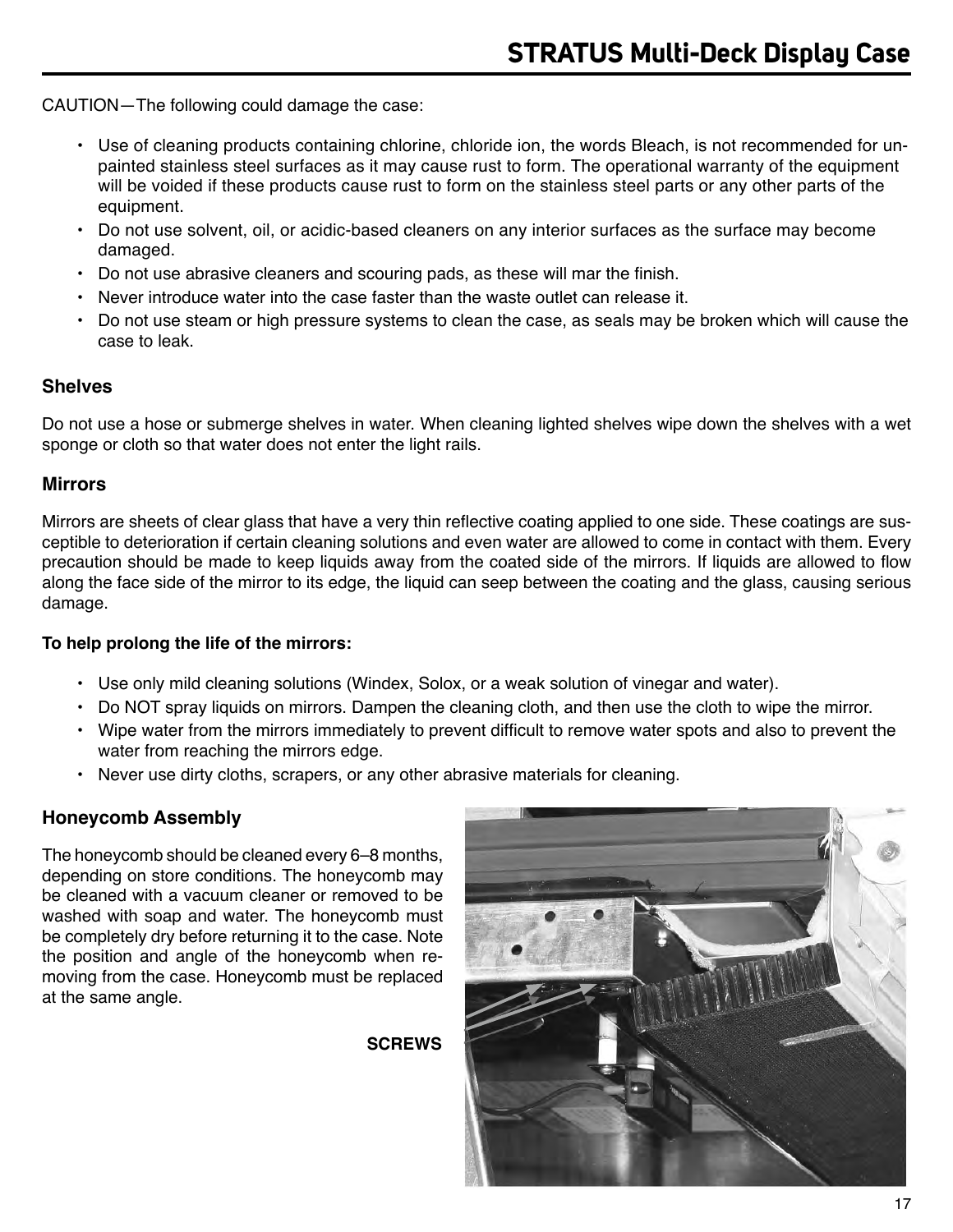# **Installation and Operation Manual**

## **Parts List**

| <b>Description</b> | Part No. | <b>Quantity</b> |     |      |              |
|--------------------|----------|-----------------|-----|------|--------------|
|                    |          | 4 FT            | 6FT | 8 FT | <b>12 FT</b> |
| Fan Motor ECM      | 09A10114 |                 |     |      |              |
| Deck Pan PTD       | 54N18237 |                 | 3   | 4    |              |
| Deck Pan BRT       | 55M16029 |                 | З   |      |              |

|                            | <b>Part No.</b> |          |          |              |  |
|----------------------------|-----------------|----------|----------|--------------|--|
| <b>Description</b>         | <b>4 EV</b>     | 'R ET    | 8 FT     | <b>12 FT</b> |  |
| <b>External Drain Trap</b> | 96H46371        | 96H46371 | 96H46370 | 96H46369     |  |

NOTE: Standard parts are provided in the parts lists. Cases may be equipped with specialty parts that were incorporated into the case(s) at the time they were manufactured. It is important to have the case serial number when contacting Heatcraft Worldwide Refrigeration for replacement parts. The model and serial number can be located on the data plate, which is located on the left hand side, top or back panel, depending on the model.

## **Warranty—Rev. January 2015**

### **Standard Warranty:**

Seller warrants to its direct purchasers that Products, including Service Parts, shall be of a merchantable quality, free of defects in material or workmanship, under normal use and service for a period of one (1) year from date of original equipment start-up, or eighteen (18) months from date of shipment by Seller, whichever first occurs. This warranty runs to only the original purchaser of equipment or part. Any Products covered by this warranty found to Seller's satisfaction to be defective upon examination at Seller's factory will at Seller's option, be repaired or replaced and returned to Buyer via lowest common carrier Ex-Works Seller's dock. This is buyer's sole and exclusive remedy and, except as provided in the next sentence, seller's sole and exclusive liability in connection with the warranty. Or Seller may, at its sole option, grant Buyer a credit for the purchase price of the defective Product. Buyer must prepay all costs for transportation of Products to Seller's factory.

Seller shall have no liability for expenses incurred for repairs made by Buyer except by prior, written authorization. Any claim under this warranty shall be made to Seller in writing within the warranty period specified above – otherwise such claim shall be deemed waived. Seller shall have no warranty obligation whatsoever if its products have been subjected to alteration, misuse, negligence, free chemicals in system, corrosive atmosphere, accident, or if operation is contrary to Seller's or manufacturer's recommendations, or if the serial number has been altered, defaced, or removed.

THIS WARRANTY IS IN LIEU OF ALL OTHER WARRANTIES, EXPRESSED, IMPLIED OR STATUTORY, INCLUD-ING, BUT NOT LIMITED TO ANY WARRANTY OF MERCHANTABILITY OR FITNESS, AND ALL OTHER OBLIGA-TIONS OR LIABILITIES OF SELLER ARE HEREBY DISCLAIMED.

### **Additional Warranties:**

The Standard Warranty specified above applies to all Products and Service Parts unless modified by the following:

### THERMO-FLEX TM OR FLOATING TUBETM DESIGN COIL

Seller warrants the Thermo-Flex/Floating Tube Design Coil of the "BM", "BH", "CM", "CH", "HM", "HH", "MM", "ML" or "LH" series of Unit Coolers; coil section of the "BLV", "BDVS", "BBV", "JLD", JDDS", "JBD", "BDT", "BDN", "BDS", "BDB", "BZT", "BZN", "BZS", "BZB" "CDD", "CDDS", "CDT", "CDN", "CDS", "CZT", "CZN", "CZS", "HDD", "HDDS", "HDT", "HDN", "HDS", "HZT", "HZN", "HZS", "LDV", "LDVS", "LDD", "LDDS", "LDT", "LDN", "LDS", "LZT", "LZN", "LZS" condensing units; and coil section of the "BN", "CN", "HN" or "LN" models of Air-cooled Condensers for a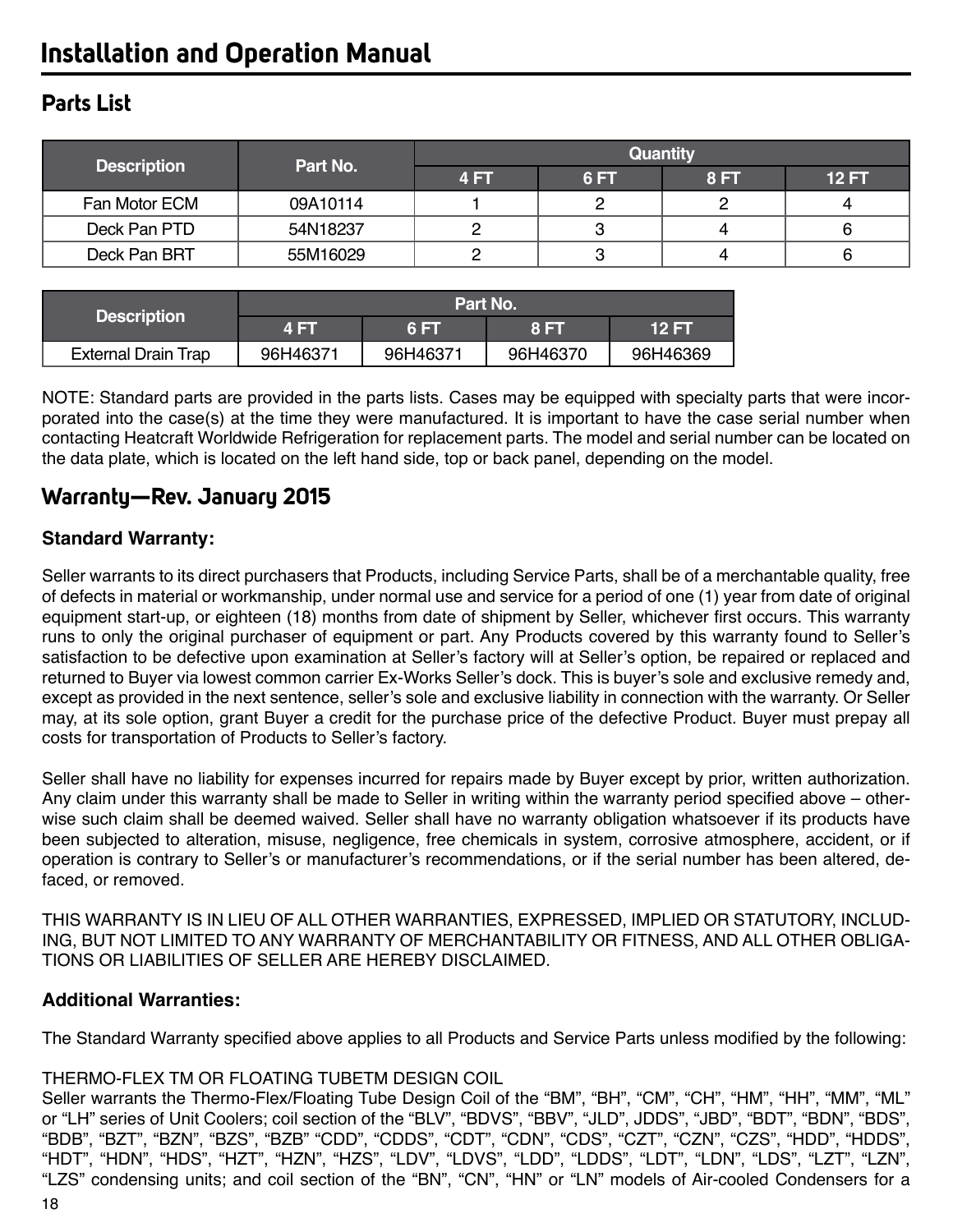period of five (5) years from shipping date, in the event of any documented and verified (by Seller's representative) leaks in the coil tubes containing refrigerant at the point of and caused by tube contact with the end or center coil support sheets.

Seller will also reimburse the replacement cost of lost refrigerant for a period of five years from the date of shipment from leaks specifically caused by the reasons stated above. The replacement cost will be limited to one full system charge. The warranty specifically excludes leaks at header and weld joints, split tubes or leaks caused by failure to operate the product in accordance with published guidelines for operation and installation of equipment. The cost of replacement refrigerant will be limited to Seller's indexed nationwide average of refrigerant cost per pound. The warranty excludes any fines/fees related to refrigerant leaks.

Air-cooled CONDENSERS "BN", "CN, "HN", "LN" or " NRG" Models"

Seller warrants Air-cooled Condensers "BN", "CN, "HN", "LN" or " NRG" Models" for a period of two (2) years from date of original installation, or 30 months from the date of shipment by Seller, whichever first occurs.

#### Optional EC Condenser Fan Motors EC Motors

Seven (7) Blade motor assemblies – for a period of four (4) years from date of original installation, or fifty-four (54) months from date of shipment by Seller, whichever first occurs.

Five (5) Blade motor assemblies – for a period of three (3) years from date of original installation, or forty-two (42) months from date of shipment by Seller, whichever first occurs.

#### Unit Cooler EC Fan Motors

Seller warrants EC Motors (made by McMillan) for a period of two (2) years from date of original installation, or thirty (30) months from date of shipment by Seller, whichever first occurs.

#### Beacon II™ CONTROL SYSTEMS

Seller warrants the Beacon II™ Control System for a period of three (3) years from the date of original installation, or forty-two (42) months from the date of shipment by Seller, whichever first occurs.

#### PRO3 PACKAGED REFRIGERATION SYSTEM:

Seller warrants the PRO3 Packaged Refrigeration System for a period of two (2) years from date of original installation, or thirty (30) months from date of shipment by Seller, whichever first occurs.

#### HYPERCORE™ Microchannel Coil

Seller warrants the Hypercore™ Microchannel Condenser Coil for a period of two (2) years from date of original installation, or thirty (30) months from date of shipment by Seller, whichever first occurs.

#### SMART DEFROST KIT™

Seller warrants the Smart Defrost Kit™ for a period of two (2) years from date of original installation, or thirty (30) months from date of shipment by Seller, whichever first occurs.

#### MOTOR COMPRESSORS:

Motor compressor replacements or exchanges shall be made through the nearest authorized wholesaler of the motor compressor manufacturer (not at Seller's factory) and no freight shall be allowed for transportation of the motor compressor to and from the wholesaler. The replacement motor compressor shall be identical to the model of the motor compressor being replaced. Additional charges which may be incurred throughout the substitution of other than identical replacements are not covered by this warranty. An optional, non-assignable, three (3) or four (4) year extended compressor warranty may be purchased for extra cost within the boundaries of the United Sates of America, its territories and possessions, and Canada. With this extended compressor warranty, replacements are administered by an authorized compressor distributor only. Replacements within the time period of the standard Warranty (as modified in some instances as stated above) are available through the distributor; for the remaining years, the purchaser must submit a proof-of-purchase of a compressor and supply it to Heatcraft Warranty Claims for reimbursement.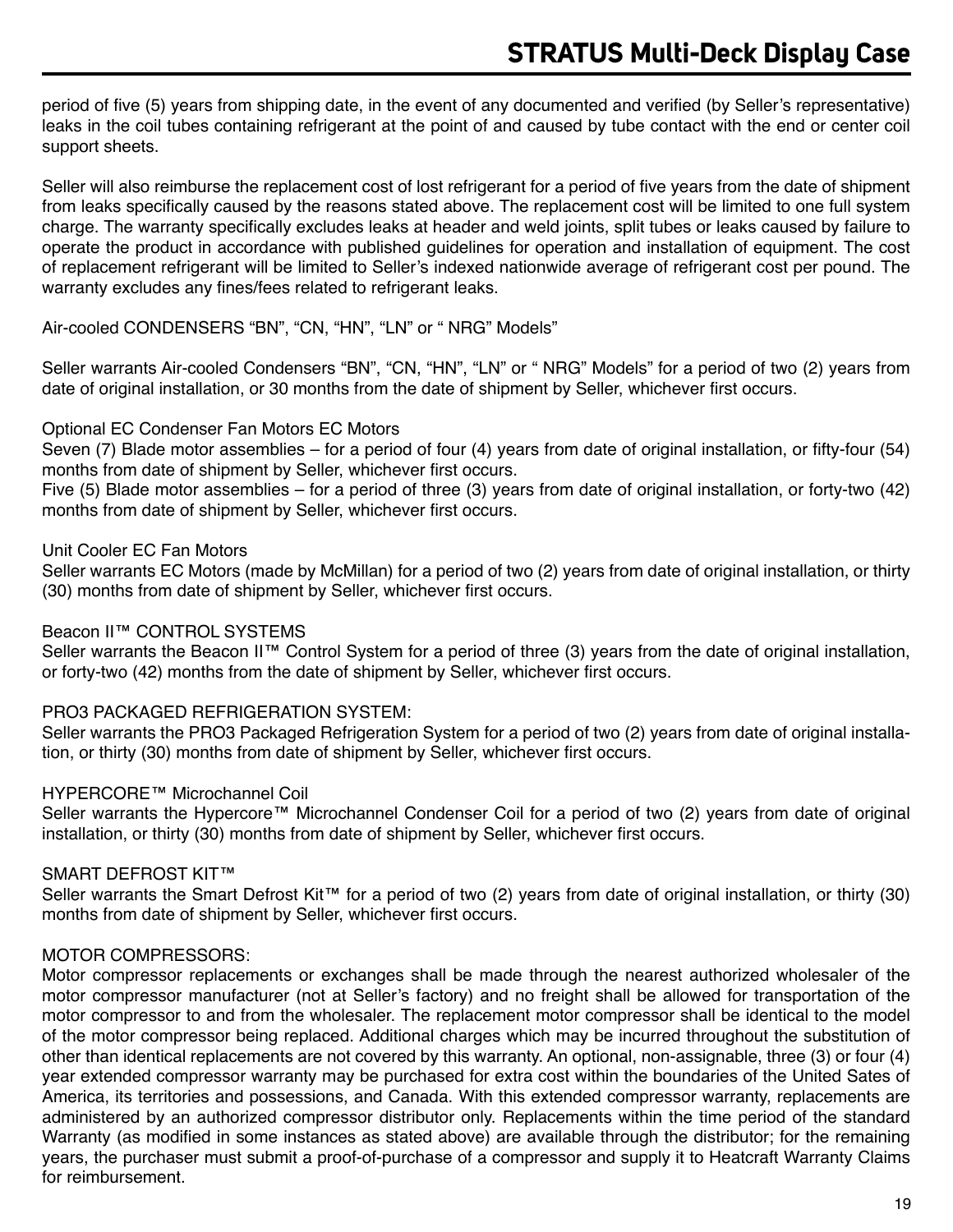## **THIS WARRANTY SHALL NOT APPLY:**

- 1. Glass is not guaranteed against breakage. If this refrigerator is equipped with a glazing assembly carrying the manufacturer's brand name (Thermopane, Twindow, etc.), the manufacturer's glazing warranty in effect at the time of this shipment is extended to that assembly.
- 2. BULBS: Light bulbs, fluorescent lamp tubes and LEDs are not covered by any warranty for length of life or for any type of breakage.
- 3. To the condensing unit used with refrigerated equipment unless same was sold and shipped by Seller
- 4. When this equipment or any part thereof is damaged by accident, fire, flood, act of God, alteration, abuse, misuse, tampering, when the original model and serial number plate has been altered, defaced, or removed or used other than the recommended application by Seller.
- 5. When this equipment or any part thereof is subject to operation on low, high or improper voltages. Low and high voltage is defined as more than a 5% drop below or 10% higher than name plate voltage ratings. NOTE: Proper field supply voltage to the equipment is the responsibility of the owner (end user).
- 6. To damage caused by overloading shelves or wire racks beyond the specified weight limits. The maximum weight limit for Seller's standard shelves and wire racks is 30lbs per square foot.
- 7. When this equipment or any part thereof is damaged, or when operation is impaired, due to failure to follow installation manual. NOTE: Proper installation is the responsibility of the installer, owner (end user).
- 8. Operational issues caused by ambient environmental conditions outside of the specified limits. Seller's indoor equipment is specified to operate in a conditioned ambient environment not to exceed 75 degrees Fahrenheit or 55% relative humidity. NOTE: Providing specified ambient environmental conditions are the responsibility of the owner (end user).
- 9. To equipment with final destinations unknown to seller as indicated on the original sales order.
- 10. To labor cost for repair or replacement of parts.
- 11. To special or expedited freight or shipping charges or to customs duties to any country.
- 12. If the Warranty holder fails to comply with all the provisions, terms and conditions of this Warranty.

Parts replaced under this Warranty are warranted only through the remainder of the original Warranty.

Extended Service Agreements are provided by a third party not affiliated with Seller. The services provided by the third party are subject to the terms and conditions of the Extended Service Agreements and Seller is not responsible for those services or the third party's performance of its obligations.

IT IS EXPRESSLY UNDERSTOOD AND AGREED THAT SELLER SHALL NOT BE LIABLE TO BUYER, OR ANY CUSTOMER OF BUYER, FOR INDIRECT, SPECIAL, INCIDENTAL, CONSEQUENTIAL OR PUNITIVE DAM-AGES, INCLUDING LOSS OF PROFITS, ADDITIONAL LABOR COSTS, LOSS OF REFRIGERANTS OR FOOD PRODUCT, OR ANY INJURY TO PERSON OR PROPERTY CAUSED BY DEFECTIVE MATERIAL OR PARTS OR FOR ANY DELAY OR MISPERFORMANCE IN THE PERFORMANCE DUE TO CAUSES BEYOND ITS CON-TROL OR FOR ANY EXPENSES INCURRED BY REASON OF THE USE OR MISUSE BY BUYER OR THIRD PARTIES OF THE PRODUCTS. SELLER'S MAXIMUM LIABILITY FOR DIRECT DAMAGES IS LIMITED TO THE AMOUNT PAID BY THE BUYER FOR THE PARTICULAR ITEM OF EQUIPMENT OR PART INVOLVED.

NOTE: IN THE CONSTANT EFFORT TO IMPROVE OUR PRODUCTS, WE RESERVE THE RIGHT TO CHANGE AT ANY TIME SPECIFICATIONS, DESIGN, OR PRICES WITHOUT INCURRING OBLIGATION.